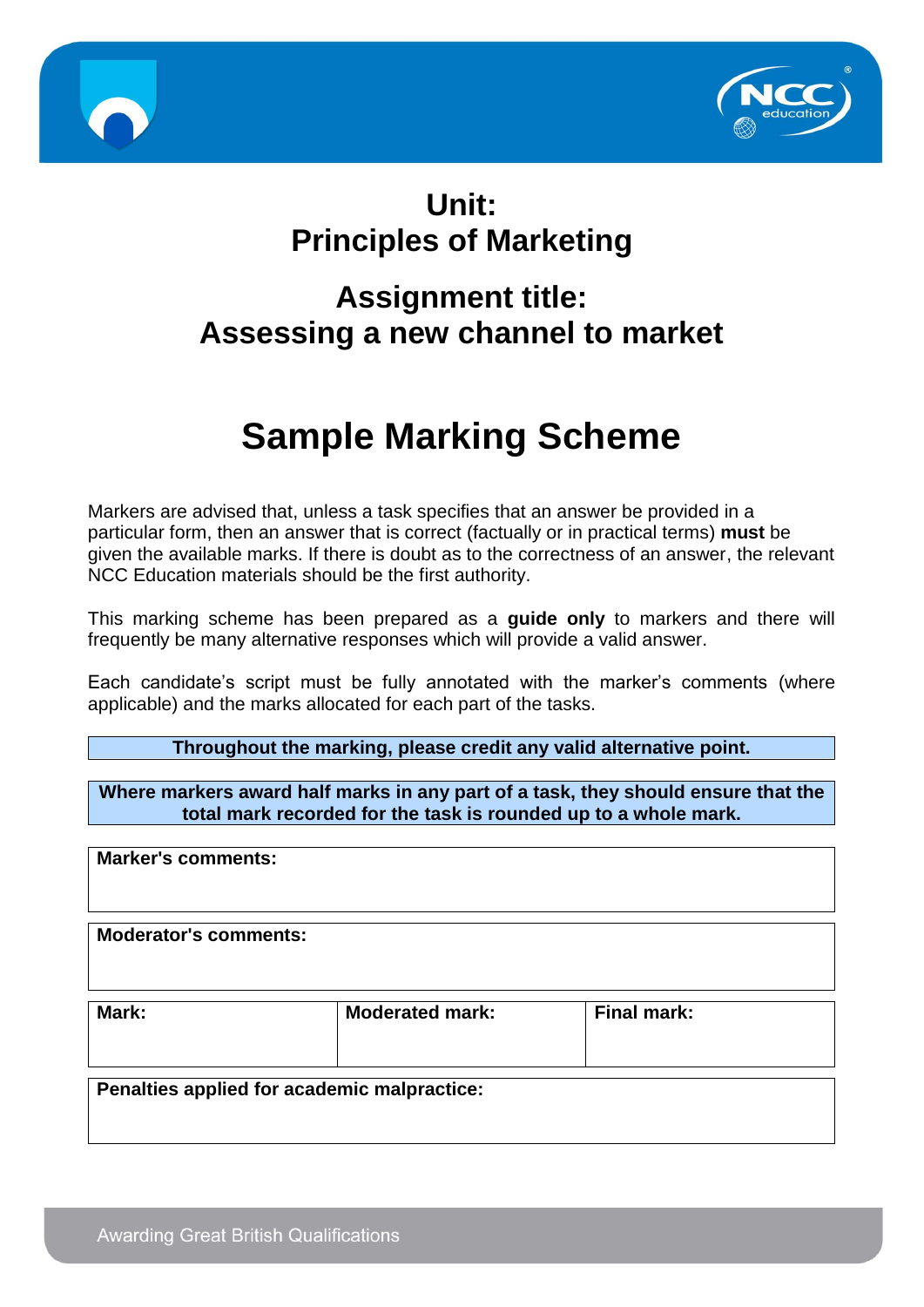| Ta<br>sk       | <b>Guide</b><br><b>Maxi</b><br>mum<br><b>Marks</b>                                                                                                                                                                            |                                                                                                                   |                                                                                                                      |                                                                                                             |                                                                                                                                    |  |  |
|----------------|-------------------------------------------------------------------------------------------------------------------------------------------------------------------------------------------------------------------------------|-------------------------------------------------------------------------------------------------------------------|----------------------------------------------------------------------------------------------------------------------|-------------------------------------------------------------------------------------------------------------|------------------------------------------------------------------------------------------------------------------------------------|--|--|
| 1              | Describe the industry, company, its product(s) and customers. This<br>should include the current route to market with the use of<br>appropriate models.<br><b>Learning Outcome 1</b>                                          |                                                                                                                   |                                                                                                                      |                                                                                                             |                                                                                                                                    |  |  |
|                | 0-4 marks<br>5 marks<br>6-14 marks<br>15 marks<br>16-20 marks                                                                                                                                                                 |                                                                                                                   |                                                                                                                      |                                                                                                             |                                                                                                                                    |  |  |
|                | <b>Basic</b><br>descriptio<br>n of the<br>industry,<br>company,<br>its<br>product(s)<br>and<br><b>customers</b>                                                                                                               | <b>Limited</b><br>descriptio<br>n of the<br>industry,<br>company,<br>its<br>product(s)<br>and<br><b>customers</b> | <b>Consistent</b><br>descriptio<br>n of the<br>industry,<br>company,<br>its<br>product(s)<br>and<br><b>customers</b> | <b>Critical</b><br>descriptio<br>n of the<br>industry,<br>company,<br>its<br>product(s)<br>and<br>customers | <b>Consistently</b><br><b>critical</b><br>description of<br>the industry,<br>company, its<br>product(s)<br>and customers           |  |  |
|                | <b>Basic</b><br>references<br>to relevant<br>theory<br>and/or<br>models                                                                                                                                                       | Limited<br>references<br>to relevant<br>theory<br>and/or<br>models                                                | <b>Adequate</b><br>references<br>to relevant<br>theory<br>and/or<br>models                                           | <b>Sound</b><br>references<br>to relevant<br>theory<br>and/or<br>models                                     | Comprehensiv<br>e and<br>convincing<br>references to<br>relevant theory<br>and/or models                                           |  |  |
|                |                                                                                                                                                                                                                               |                                                                                                                   |                                                                                                                      |                                                                                                             |                                                                                                                                    |  |  |
| $\overline{2}$ | Discuss the differences in the company's existing B2B model and<br>the proposed B2C model, and potential issues this may cause.<br><b>Learning Outcome 5</b><br>0-4 marks<br>5 marks<br>6-14 marks<br>15 marks<br>16-20 marks |                                                                                                                   |                                                                                                                      |                                                                                                             |                                                                                                                                    |  |  |
|                | <b>Basic</b><br>understand<br>ing of the<br>differences<br>between<br><b>B2B</b> and<br>B <sub>2</sub> C                                                                                                                      | <b>Limited</b><br>understand<br>ing of the<br>differences<br>between<br><b>B2B</b> and<br>B <sub>2</sub> C        | <b>Consistent</b><br>understand<br>ing of the<br>differences<br>between<br><b>B2B</b> and<br>B <sub>2</sub> C        | <b>Critical</b><br>understand<br>ing of the<br>differences<br>between<br><b>B2B</b> and<br>B <sub>2</sub> C | <b>Consistently</b><br><b>critical</b><br>understandi<br>ng of the<br>differences<br>between<br><b>B2B</b> and<br>B <sub>2</sub> C |  |  |
|                |                                                                                                                                                                                                                               |                                                                                                                   |                                                                                                                      |                                                                                                             |                                                                                                                                    |  |  |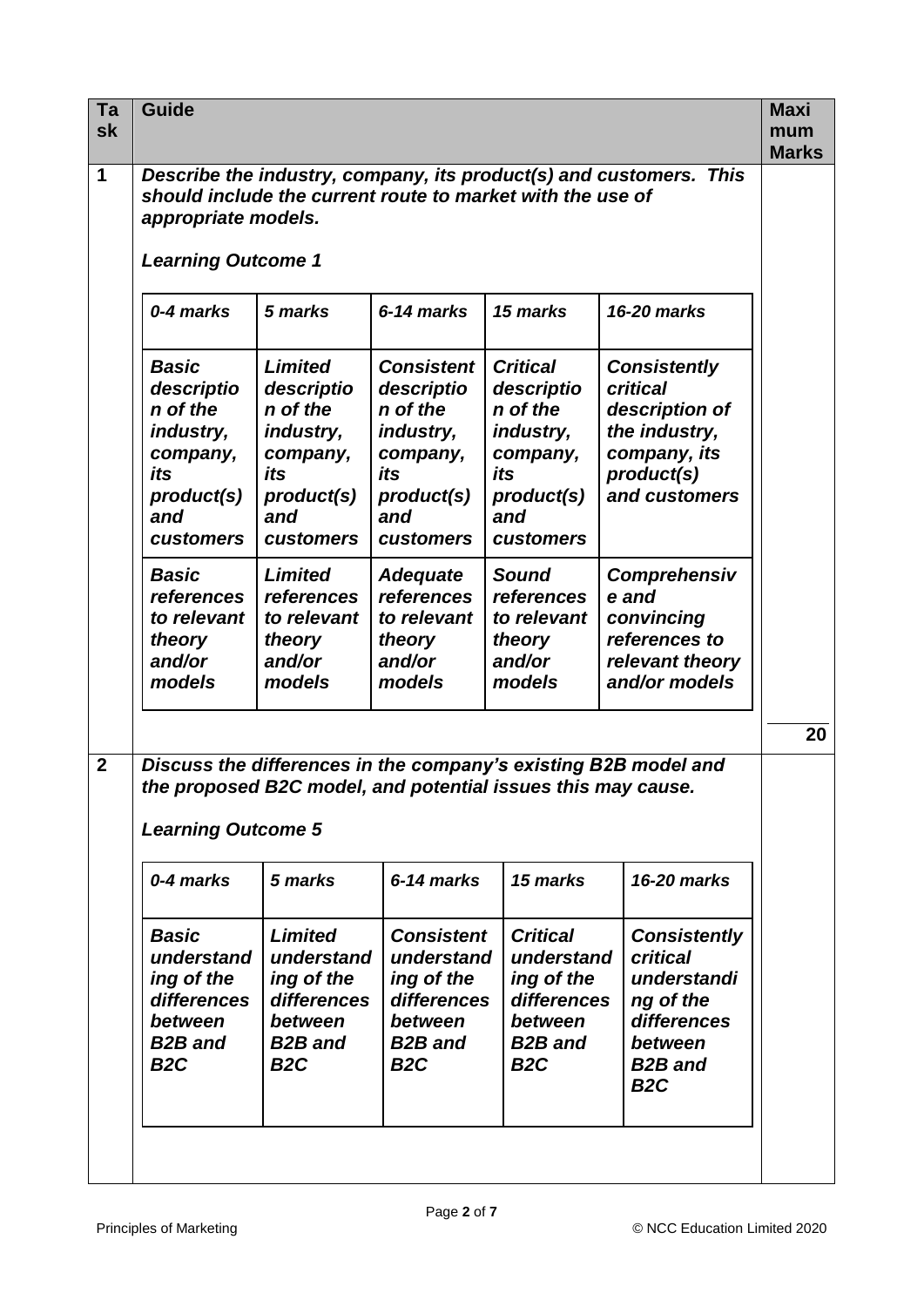|                         | <b>Basic</b><br>references<br>to potential<br><i><b>issues</b></i>                        | <b>Limited</b><br>references<br>to potential<br><i>issues</i>                                                  | <b>Adequate</b><br>references<br>to potential<br><i>issues</i>                                 | <b>Sound</b><br>references<br>to potential<br><i>issues</i>                                  | Comprehen<br>sive and<br>convincing<br>references<br>to potential<br>issues                                  |         |
|-------------------------|-------------------------------------------------------------------------------------------|----------------------------------------------------------------------------------------------------------------|------------------------------------------------------------------------------------------------|----------------------------------------------------------------------------------------------|--------------------------------------------------------------------------------------------------------------|---------|
| $\mathbf{3}$            | Explain the decision-making process (DMP) of the intended<br>consumer audience.           |                                                                                                                |                                                                                                |                                                                                              |                                                                                                              | 20      |
|                         | <b>Learning Outcome 4</b>                                                                 |                                                                                                                |                                                                                                |                                                                                              |                                                                                                              |         |
|                         | 0-4 marks                                                                                 | 5 marks                                                                                                        | 6-14 marks                                                                                     | 15 marks                                                                                     | 16-20 marks                                                                                                  |         |
|                         | <b>Basic</b><br>descriptio<br>n of the<br><b>DMP</b>                                      | <b>Limited</b><br>descriptio<br>n of the<br><b>DMP</b>                                                         | <b>Consistent</b><br>descriptio<br>n of the<br><b>DMP</b>                                      | <b>Critical</b><br>descriptio<br>n of the<br><b>DMP</b>                                      | <b>Consistently</b><br><b>critical</b><br>description of<br>the DMP                                          |         |
|                         | <b>Basic</b><br>references<br>to relevant<br>theory<br>and/or<br>models                   | <b>Limited</b><br>references<br>to relevant<br>theory<br>and/or<br>models                                      | <b>Adequate</b><br>references<br>to relevant<br>theory<br>and/or<br>models                     | <b>Sound</b><br>references<br>to relevant<br>theory<br>and/or<br>models                      | Comprehensiv<br>e and<br>convincing<br>references to<br>relevant theory<br>and/or models                     |         |
| $\overline{\mathbf{4}}$ | a)<br><b>Learning Outcome 4</b>                                                           | Propose a product-orientated or market-orientated approach<br>for the company, justifying your recommendation. |                                                                                                |                                                                                              |                                                                                                              | 20<br>8 |
|                         | 0-2 marks                                                                                 | 3 marks                                                                                                        | 4-5 marks                                                                                      | 6 marks                                                                                      | 7-8 marks                                                                                                    |         |
|                         | <b>Basic</b><br>understandi<br>ng of<br>product- and<br>market-<br>orientated<br>approach | <b>Limited</b><br>understandi<br>ng of<br>product- and<br>market-<br>orientated<br>approach                    | <b>Consistent</b><br>understandi<br>ng of<br>product- and<br>market-<br>orientated<br>approach | <b>Critical</b><br>understandi<br>ng of<br>product- and<br>market-<br>orientated<br>approach | <b>Consistently</b><br>critical<br>understandi<br>ng of<br>product- and<br>market-<br>orientated<br>approach |         |
|                         |                                                                                           |                                                                                                                |                                                                                                |                                                                                              |                                                                                                              |         |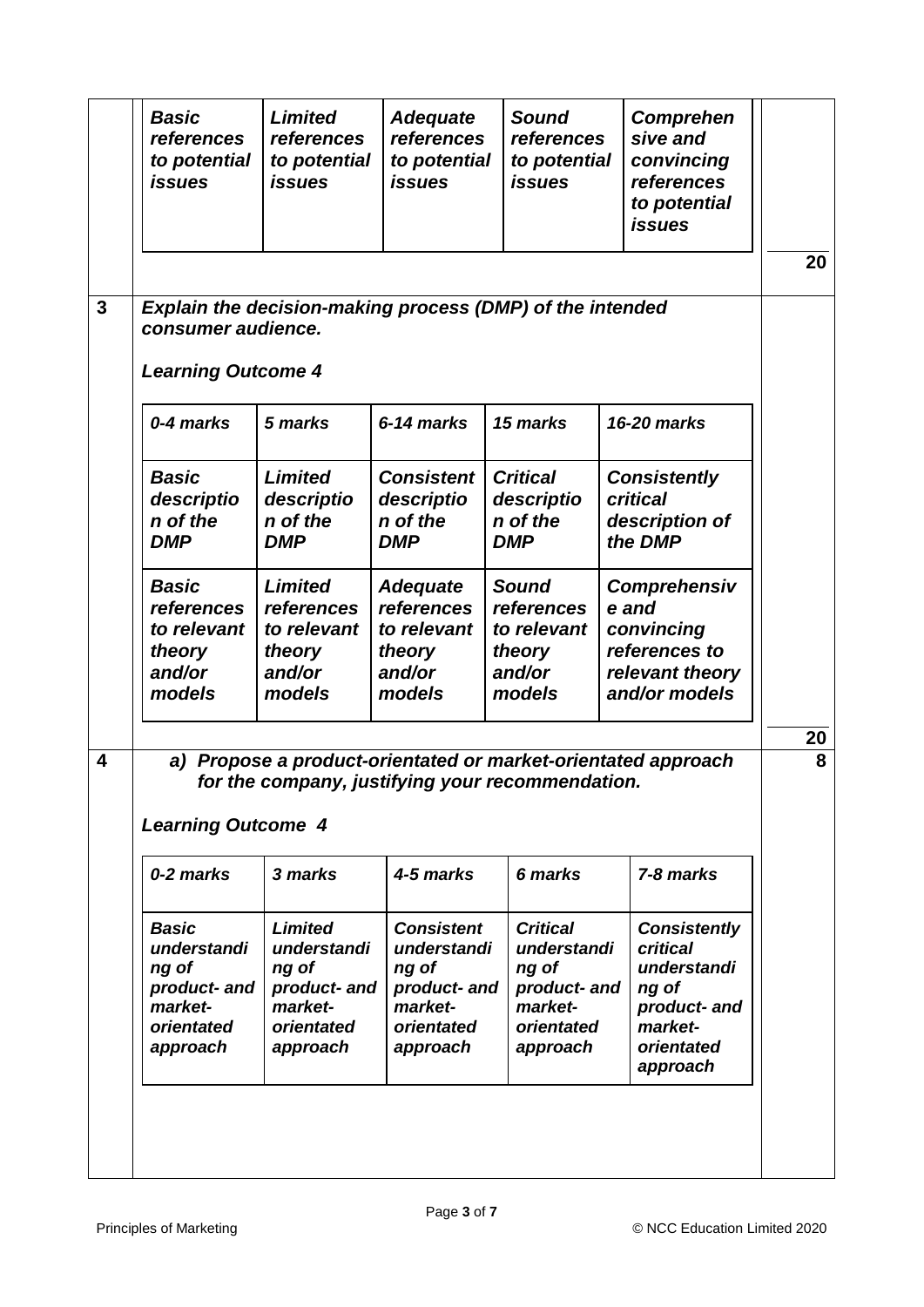| <b>Basic</b><br>recommend<br>ation                                                      | <b>Limited</b><br>recommend<br>ation                                                      | <b>Adequate</b><br>recommend<br>ation                                                                        | <b>Sound</b><br>recommend<br>ation                                                      | <b>Comprehens</b><br>ive and<br>convincing<br>recommend<br>ation                                                     |
|-----------------------------------------------------------------------------------------|-------------------------------------------------------------------------------------------|--------------------------------------------------------------------------------------------------------------|-----------------------------------------------------------------------------------------|----------------------------------------------------------------------------------------------------------------------|
| <b>Learning Outcome 1</b>                                                               | company's development plans.                                                              | b) Discuss the micro-environment and how this may affect the                                                 |                                                                                         |                                                                                                                      |
| 0-2 marks                                                                               | 3 marks                                                                                   | 4-5 marks                                                                                                    | 6 marks                                                                                 | 7-8 marks                                                                                                            |
| <b>Basic</b><br>understandi<br>ng of micro-<br>environment                              | <b>Limited</b><br>understandi<br>ng of micro-<br>environment                              | <b>Consistent</b><br>understandi<br>ng of micro-<br>environment                                              | <b>Critical</b><br>understandi<br>ng of micro-<br>environment                           | <b>Consistently</b><br>critical<br>understandin<br>g of micro-<br>environment                                        |
| <b>Basic</b><br>observatio<br>n of how<br>this will<br>affect the<br>company's<br>plans | <b>Limited</b><br>observatio<br>n of how<br>this will<br>affect the<br>company's<br>plans | <b>Adequate</b><br>observatio<br>n of how<br>this will<br>affect the<br>company's<br>plans                   | <b>Sound</b><br>observatio<br>n of how<br>this will<br>affect the<br>company's<br>plans | <b>Comprehensi</b><br>ve and<br>convincing<br>observation<br>of how this<br>will affect<br>the<br>company's<br>plans |
|                                                                                         | <b>Learning Outcomes 2 and 3</b>                                                          | c) Recommend what marketing activities should be undertaken<br>to make this new channel to market a success. |                                                                                         |                                                                                                                      |
| 0-4 marks                                                                               | 5 marks                                                                                   | 6-8 marks                                                                                                    | 9 marks                                                                                 | 10-14 marks                                                                                                          |
| <b>Basic</b>                                                                            | Limited<br>description                                                                    | <b>Consistent</b><br>description                                                                             | <b>Critical</b><br>description                                                          | <b>Consistently</b><br>critical                                                                                      |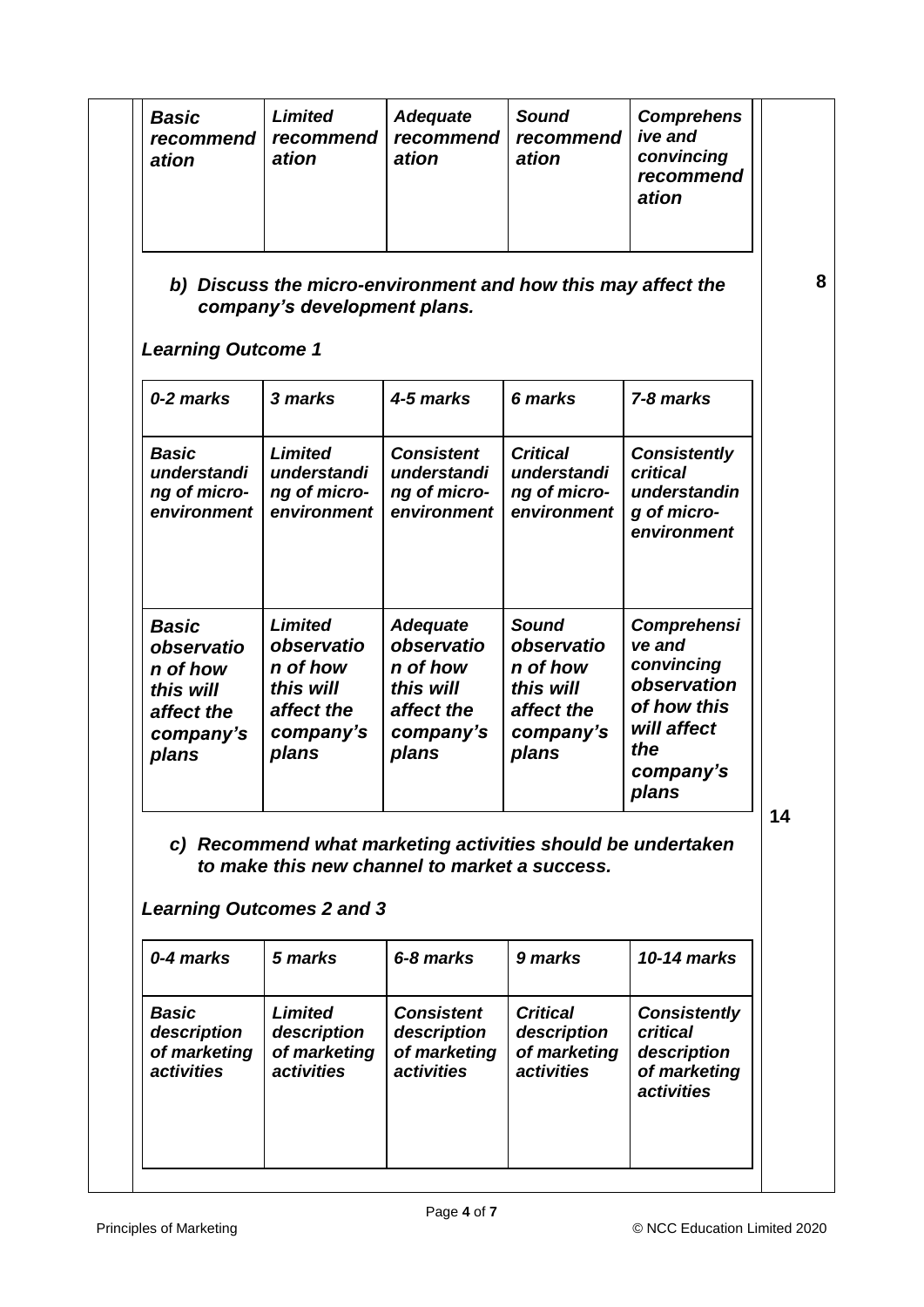| <b>Basic</b><br>understand<br>ing of the<br>channel                                                                                                                                                    | <b>Limited</b><br>understand<br>ing of the<br>channel                                                          | <b>Adequate</b><br>understand<br>ing of the<br>channel                                                            | <b>Sound</b><br>understand<br>ing of the<br>channel                                                             | <b>Comprehens</b><br>ive and<br>convincing<br>understand<br>ing of the<br>channel                                               |
|--------------------------------------------------------------------------------------------------------------------------------------------------------------------------------------------------------|----------------------------------------------------------------------------------------------------------------|-------------------------------------------------------------------------------------------------------------------|-----------------------------------------------------------------------------------------------------------------|---------------------------------------------------------------------------------------------------------------------------------|
| <b>Basic</b><br>justification<br><b>of</b><br>recommend<br>ations                                                                                                                                      | <b>Limited</b><br>justification<br>Οf<br>recommend<br>ations                                                   | <b>Adequate</b><br>justification<br><b>of</b><br>recommend<br>ations                                              | <b>Sound</b><br>justification<br><b>of</b><br>recommend<br>ations                                               | <b>Comprehens</b><br>ive and<br>convincing<br>justification<br><b>of</b><br>recommend<br>ations                                 |
|                                                                                                                                                                                                        |                                                                                                                |                                                                                                                   |                                                                                                                 |                                                                                                                                 |
| Discuss the difference between marketing a product and marketing a<br>service and make a recommendation, with justifications, as to<br>whether the company might be able to offer a service to its new |                                                                                                                |                                                                                                                   |                                                                                                                 |                                                                                                                                 |
| direct customer base.<br><b>Learning Outcome 3</b><br>0-2 marks                                                                                                                                        | 3 marks                                                                                                        | 4-5 marks                                                                                                         | 6 marks                                                                                                         | 7-10 marks                                                                                                                      |
| <b>Basic</b><br>understandi<br>ng of the<br>difference<br>between<br>marketing a<br>product and<br>a service                                                                                           | <b>Limited</b><br>understandi<br>ng of the<br>difference<br>between<br>marketing a<br>product and<br>a service | <b>Consistent</b><br>understandi<br>ng of the<br>difference<br>between<br>marketing a<br>product and<br>a service | <b>Critical</b><br>understandi<br>ng of the<br>difference<br>between<br>marketing a<br>product and<br>a service | <b>Consistently</b><br>critical<br>understandi<br>ng of the<br>difference<br>between<br>marketing a<br>product and<br>a service |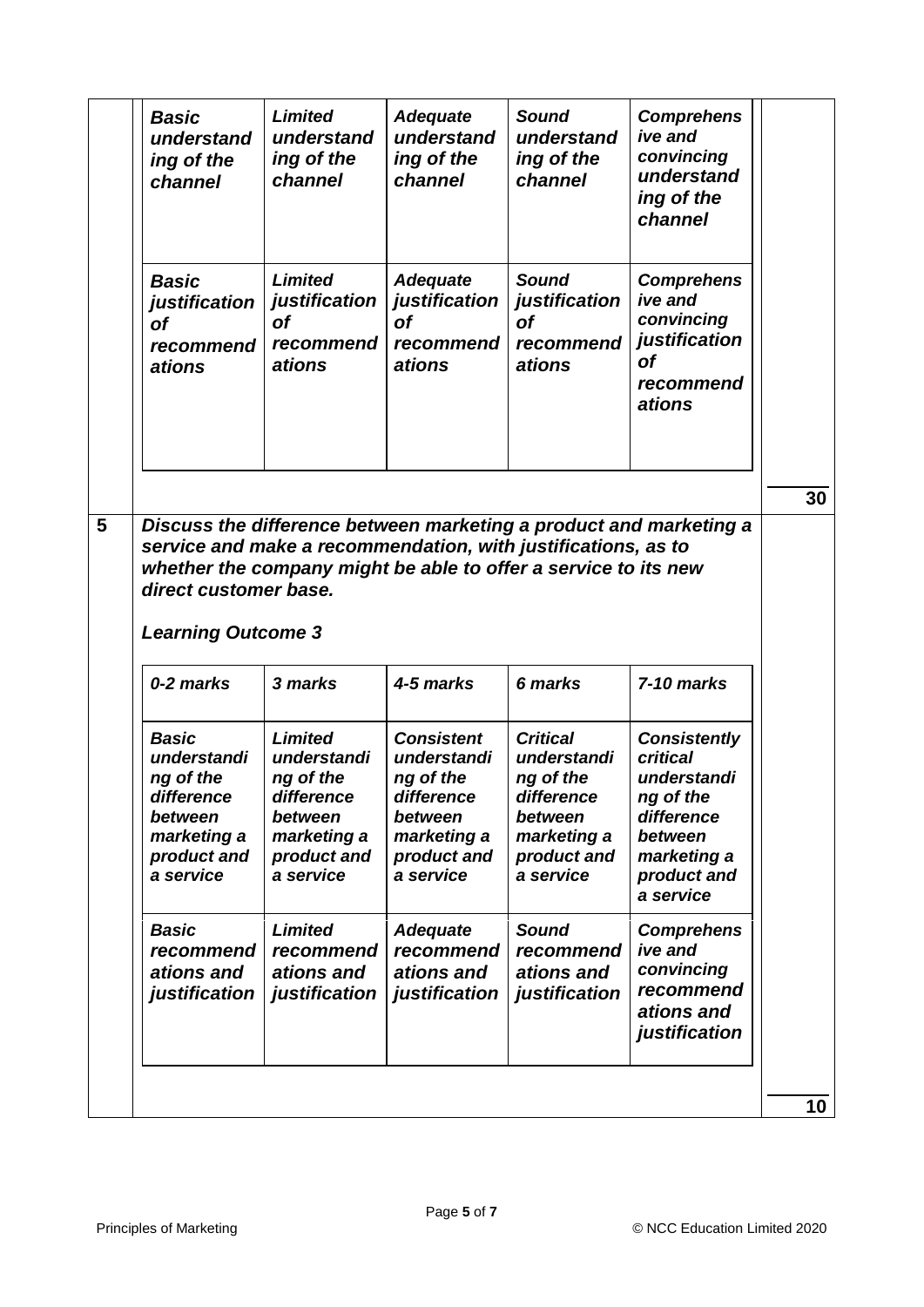#### **Note to markers**

Please take appropriate action for any malpractice (plagiarism, collusion, referencing issues etc.) discovered as per the *AQ\_28-a01\_Academic Misconduct Policy* document. Please also complete and submit the *Malpractice Declaration Form*.

#### **Learning Outcomes matrix**

| <b>Task</b> | <b>Learning Outcomes</b><br>assessed | Marker can differentiate<br>between varying levels of<br>achievement |
|-------------|--------------------------------------|----------------------------------------------------------------------|
|             |                                      | Yes                                                                  |
|             | 5                                    | Yes                                                                  |
| ລ           |                                      | Yes                                                                  |
|             | , 2, 3, 4                            | Yes                                                                  |
|             | n                                    | Yes                                                                  |

### **Grade descriptors**

| Learning<br><b>Outcome</b>                                                           | <b>Pass</b>                                                                                  | <b>Merit</b>                                                                                                           | <b>Distinction</b>                                                                                                                        |
|--------------------------------------------------------------------------------------|----------------------------------------------------------------------------------------------|------------------------------------------------------------------------------------------------------------------------|-------------------------------------------------------------------------------------------------------------------------------------------|
| <b>Examine the</b><br>importance of<br>understanding<br>consumer<br>behaviour        | Provide an<br>examination of the<br>subject with some<br>suitable examples<br>and references | Provide detailed<br>examination of the<br>subject with<br>adequate use of<br>appropriate<br>references and<br>examples | Provide consistently<br>critical and detailed<br>examination of the<br>subject with innovative<br>use of highly<br>appropriate references |
| Examine the many<br>influences that<br>affect an<br>individual's buying<br>behaviour | Provide<br>examination of the<br>subject with some<br>suitable examples<br>and references    | Provide detailed<br>examination of the<br>subject with<br>adequate use of<br>appropriate<br>references and<br>examples | Provide consistently<br>critical and detailed<br>examination of the<br>subject with innovative<br>use of highly<br>appropriate references |
| Analyse the<br>theories of new-<br>product buying                                    | Demonstrate<br>adequate ability to<br>analyse theories                                       | Demonstrate ability<br>to provide detailed<br>and coherent<br>analysis of theories                                     | Demonstrate ability to<br>provide<br>comprehensive, lucid<br>analysis of theories                                                         |
| Analyse the<br>theories of<br>customer loyalty<br>and retention                      | Demonstrate<br>adequate ability to<br>analyse theories                                       | Demonstrate ability<br>to provide detailed<br>and coherent<br>analysis of theories                                     | Demonstrate ability to<br>provide<br>comprehensive, lucid<br>analysis of theories                                                         |
| Assess<br>organisational<br>buying behaviour                                         | Demonstrate an<br>adequate<br>awareness of<br>issues associated<br>with the subject          | Demonstrate a<br>sound awareness<br>of issues<br>associated with the<br>subject and make                               | Demonstrate a detailed<br>awareness of the<br>complexity of issues<br>associated with the<br>subject and make                             |